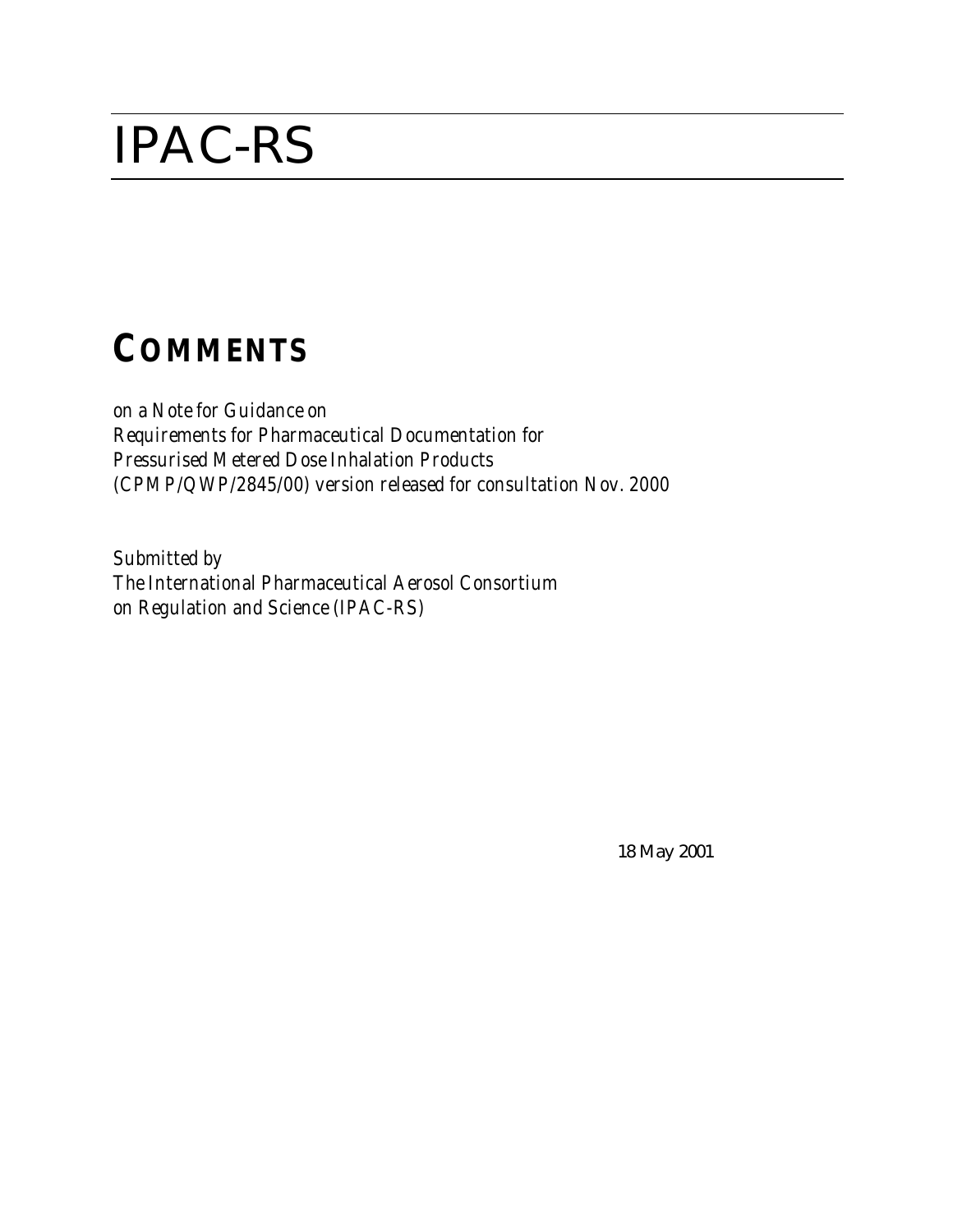### **TABLE OF CONTENTS**

| I.          |                                                                                                        |  |  |
|-------------|--------------------------------------------------------------------------------------------------------|--|--|
| II.         |                                                                                                        |  |  |
| III.        |                                                                                                        |  |  |
| IV.         | REFINEMENT OF THE GUIDANCE ON PT IIA COMPOSITION OF THE<br>MEDICAL PRODUCT/ DEVELOPMENT PHARMACEUTICS4 |  |  |
|             | A.                                                                                                     |  |  |
|             | <b>B.</b>                                                                                              |  |  |
|             | C.                                                                                                     |  |  |
|             | D.                                                                                                     |  |  |
|             | E.                                                                                                     |  |  |
|             | F.                                                                                                     |  |  |
|             | G.                                                                                                     |  |  |
|             | Н.                                                                                                     |  |  |
| $V_{\cdot}$ | REFINEMENT OF THE GUIDANCE ON PT IIB METHOD OF                                                         |  |  |
| VI.         | REFINEMENT OF THE GUIDANCE ON PT IIC 1/2 CONTROL OF                                                    |  |  |
| VII.        | REFINEMENT OF THE GUIDANCE ON PT IIC 3 CONTROL OF                                                      |  |  |
| VIII.       | REFINEMENT OF THE GUIDANCE ON PT II E CONTROL TESTS ON                                                 |  |  |
| IX.         | REFINEMENT OF THE GUIDANCE ON PT II F STABILITY 15                                                     |  |  |
| X.          | REFINEMENT OF THE GUIDANCE ON SUMMARY OF PRODUCT                                                       |  |  |
| XI.         |                                                                                                        |  |  |
| XII.        |                                                                                                        |  |  |
| XIII.       |                                                                                                        |  |  |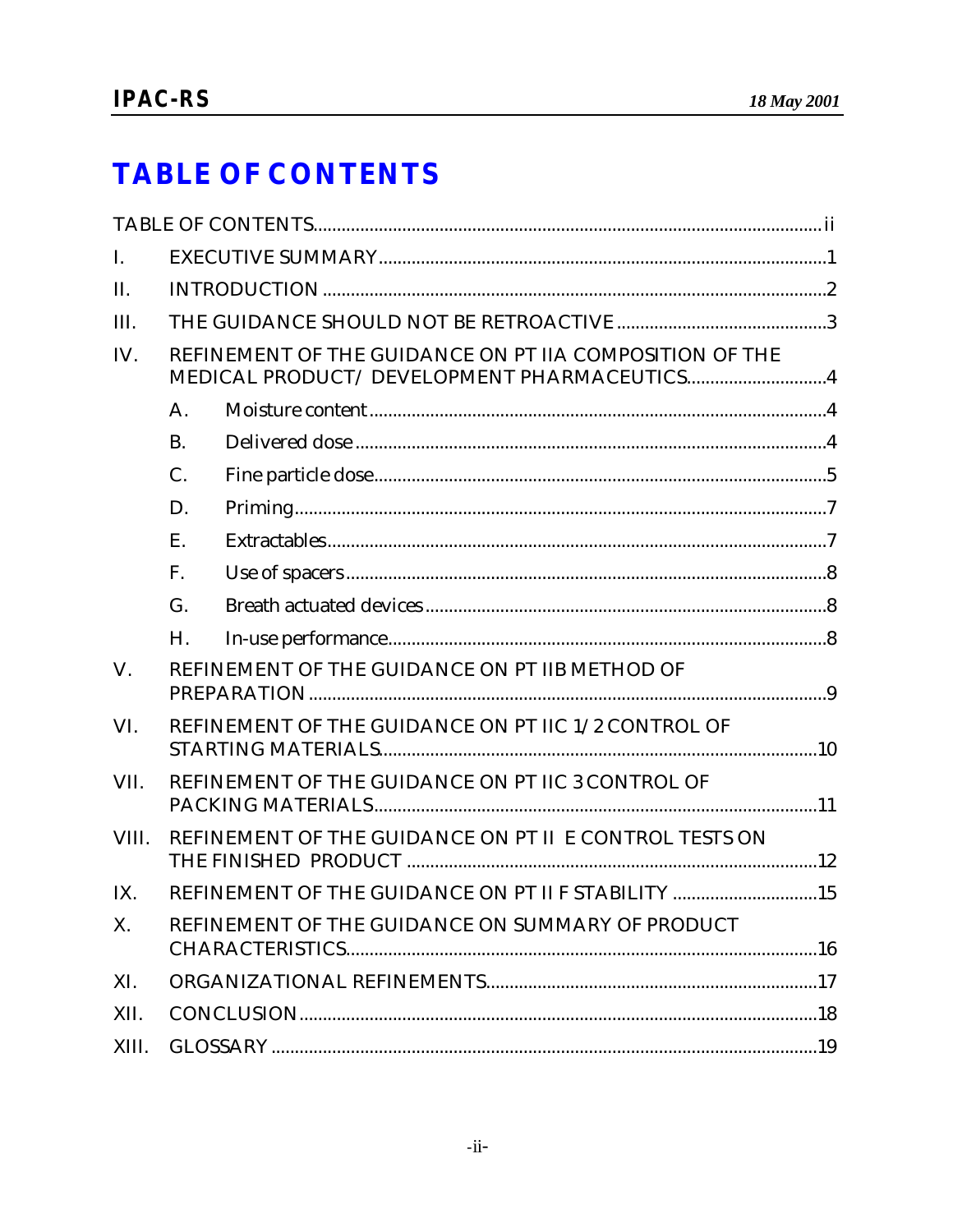### **I. EXECUTIVE SUMMARY**

- The Committee for Proprietary Medicinal Products (CPMP) of the European Agency for the Evaluation of Medicinal Products (EMEA) issued a draft Note for Guidance on Requirements for Pharmaceutical Documentation for Pressurised Metered Dose Inhalation Products (CPMP/QWP/2845/00) on 16 November 2000 for consultation.
- The International Pharmaceutical Aerosol Consortium on Regulation and Science (IPAC-RS), an association of companies with expertise in metered dose inhalation product design and manufacture, reviewed the draft Note for Guidance and herein provides suggestions for its further refinement.
- In general, IPAC-RS agrees with the content of the draft Note for Guidance and recognizes its contribution to improving public health. These comments highlight instances where the draft Note for Guidance could be clarified and improved, and make recommendations for revised language, especially in those parts of the Guidance which deal with Development Pharmaceutics, the Method of Preparation, and the Control of the Finished Product.
- IPAC-RS looks forward to the final Note for Guidance, and hopes that its suggestions can be incorporated therein.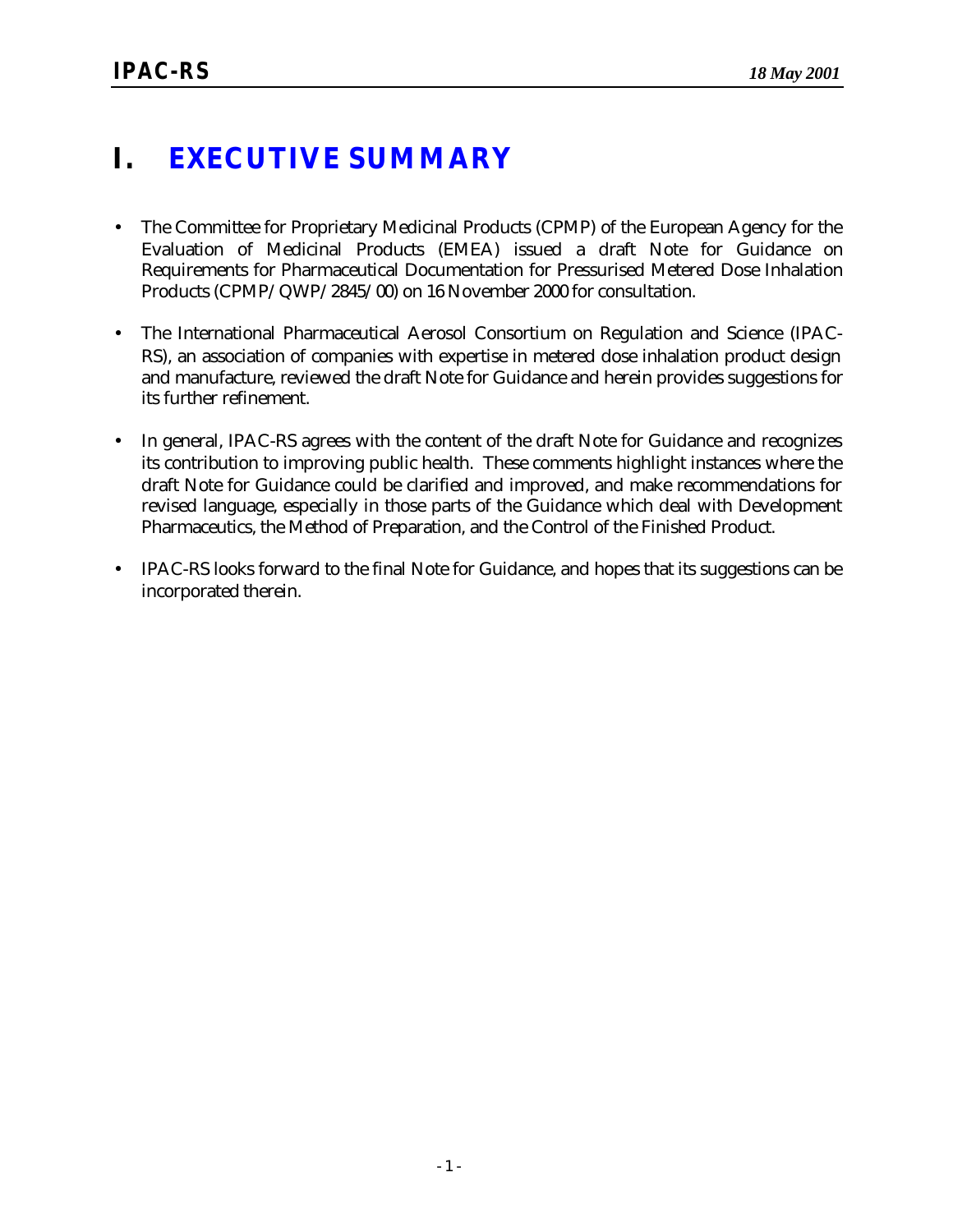### **II. INTRODUCTION**

IPAC-RS is an association of companies that develop, manufacture or market orally inhaled and nasal drug products for local and systemic treatment of asthma, chronic obstructive pulmonary disease, rhinitis, migraine, diabetes and other debilitating diseases. The members of IPAC-RS include: Aradigm, Armstrong Pharmaceuticals, AstraZeneca, Aventis, Boehringer Ingelheim, GlaxoSmithKline, Inhale, IVAX, KOS, Eli Lilly, Pfizer, and Schering-Plough. The members of IPAC-RS are committed to improving public health by facilitating the availability of safe, effective and quality inhaled and intranasal drug products.

Patients rely on inhalation drug products for the safe and effective treatment of diseases. The pharmaceutical industry and the EMEA share a common goal – to respond to the needs of patients for these medications by expediting the availability of new products to market while maintaining appropriate standards of safety, efficacy and quality. IPAC-RS strives to contribute constructively to the development of scientifically driven standards and regulations for inhaled and intranasal drug products.

IPAC-RS commends the CPMP and the Quality Working Party on the development of this draft Note for Guidance and its overall approach. We recognize the value of having this guidance as an aid to facilitate the development and approval of new inhalation medications. IPAC-RS also appreciates the opportunity to provide input on the draft Note for Guidance to assist the CPMP in producing a final version that will provide sponsors with a thorough, yet flexible approach to the development and registration of these important dosage forms.

We hope that through our comments we may assist the EMEA in developing a final Note for Guidance that will clarify for industry the aspects of pharmaceutical performance and quality that the EMEA considers important to control and, consequently, assist developers in understanding more clearly the EMEA's expectations. Such a Note for Guidance will enable industry to avoid unnecessary drug development delays and will better serve patients by facilitating the prompt approval of safe and effective new inhalation drug therapies.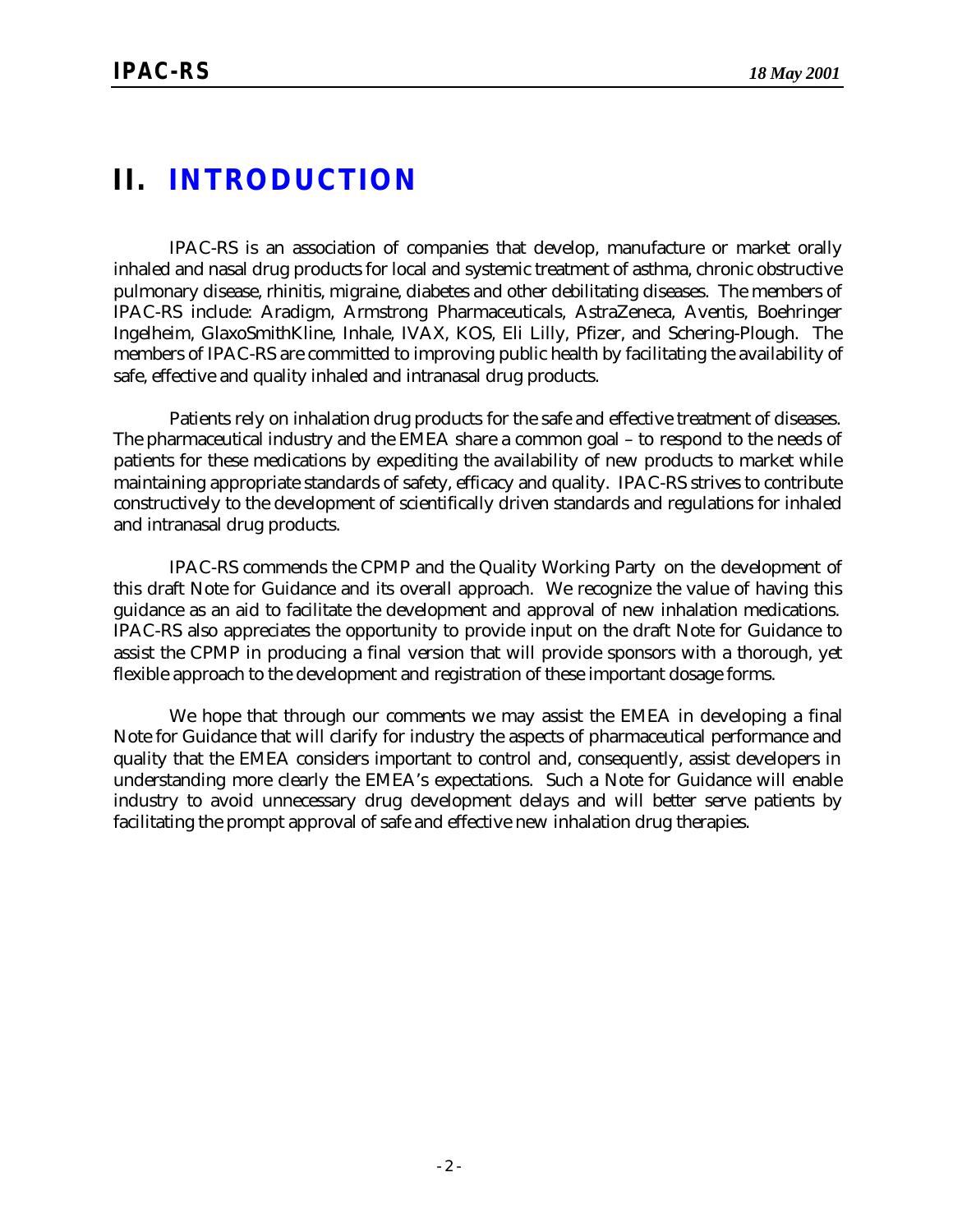### **III. THE GUIDANCE SHOULD NOT BE RETROACTIVE**

IPAC-RS fully supports the development of this draft Note for Guidance.In general, we find that the draft Note for Guidance is comprehensive and, in most areas, describes appropriate procedures for drug product development and quality control. However, it is important that any new guidance not be applied retroactively to existing products or those nearing approval. Sponsors of products that have been approved since the 1993 CFC replacement guidance, or are nearing approval in the near future, have relied on that Guidance in their development. For these reasons, we agree with the draft Note for Guidance that "all new products should be labelled with the delivered dose," however we consider the retrospective application of the draft Note for Guidance to "existing products" inappropriate.

In particular, we are concerned that any change in the expression of dosage – from metered to delivered – for existing products will result in inconsistency and consumer and/ or physician confusion. We would recommend therefore that the final sentence of Section 2 be rewritten as follows (proposed new language in bold):

In order that consistency is achieved in the future, all new products should be labelled with the delivered dose but for existing products current practice in each member State should be followed. **The only new products to be labelled with the metered dose will be those resulting from the reformulation (CFC transition) or the redevelopment of an existing product (***e.g.***, introduction of breath-operation or combination of existing single products) labelled with the metered dose.**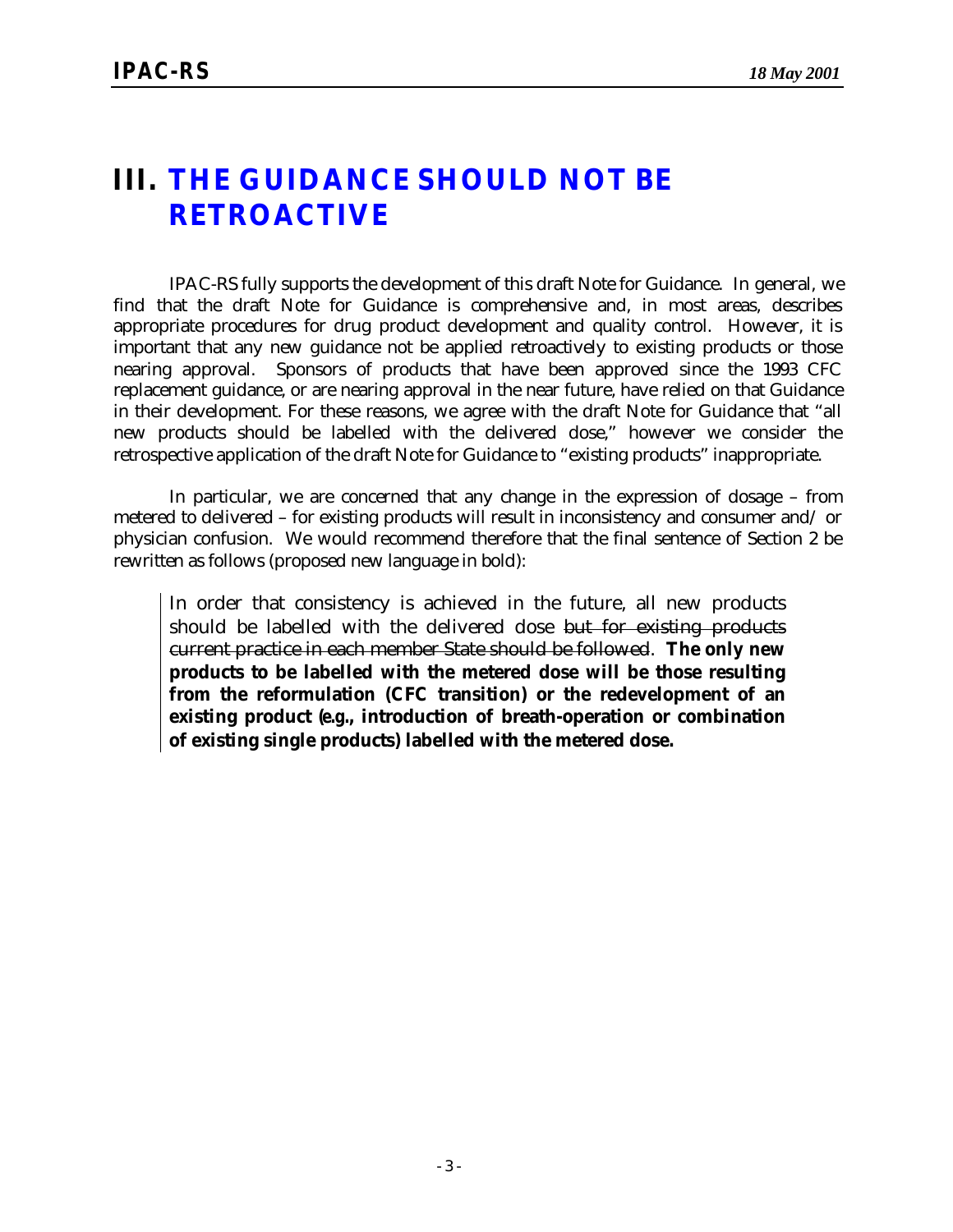### **IV. REFINEMENT OF THE GUIDANCE ON** *PT IIA COMPOSITION OF THE MEDICAL PRODUCT/ DEVELOPMENT PHARMACEUTICS*

We propose that it is adequate to perform one-time development studies on a single batch in most cases where a product characteristic such as priming, rather than a batchdependent characteristic, is under evaluation. Furthermore, we would also propose that additional guidance be given, such that where multiple strengths or pack sizes are under development, performance can be assessed using a bracketing approach, as long as it can be demonstrated that no strength or pack-size related effects are apparent.

#### A. *Moisture content* (Section 3.1)

We agree with the principle expressed in Section 3.1 that moisture content should be investigated and that a specification should only be included for products that have demonstrated sensitivity to moisture. We recommend the following wording for clarity (proposed new language in bold):

The effect of moisture content on product performance during stability should be investigated and if necessary controlled because of the possible effect on stability **evaluated. A specification would only be required for those products that have demonstrated sensitivity to moisture.**

#### B. *Delivered dose* (Section 3.2)

The draft Note for Guidance states that the uniformity of the delivered dose has to be evaluated by "the test described in the European Pharmacopoeia." This wording leaves it unclear whether this applies to the European Pharmacopoeia protocol or apparatus, or both. The European Pharmacopoeia protocol is not intended as a protocol which can be used by manufacturers to release product. The draft Note for Guidance would be clearer if it stated explicitly that the protocol for release testing, although based on the European Pharmacopoeia protocol, would be appropriate for a drug product. Therefore, we would propose that the first paragraph of this section be reworded to say (proposed new language in bold):

The uniformity of the delivered dose has to be evaluated by the test described in **should be evaluated for compliance with the requirements of** the European Pharmacopoeia. In addition, the average value obtained should be within  $\pm 15\%$  of the labelled dose if the labelled strength of the product is expressed as delivered dose (ex actuator).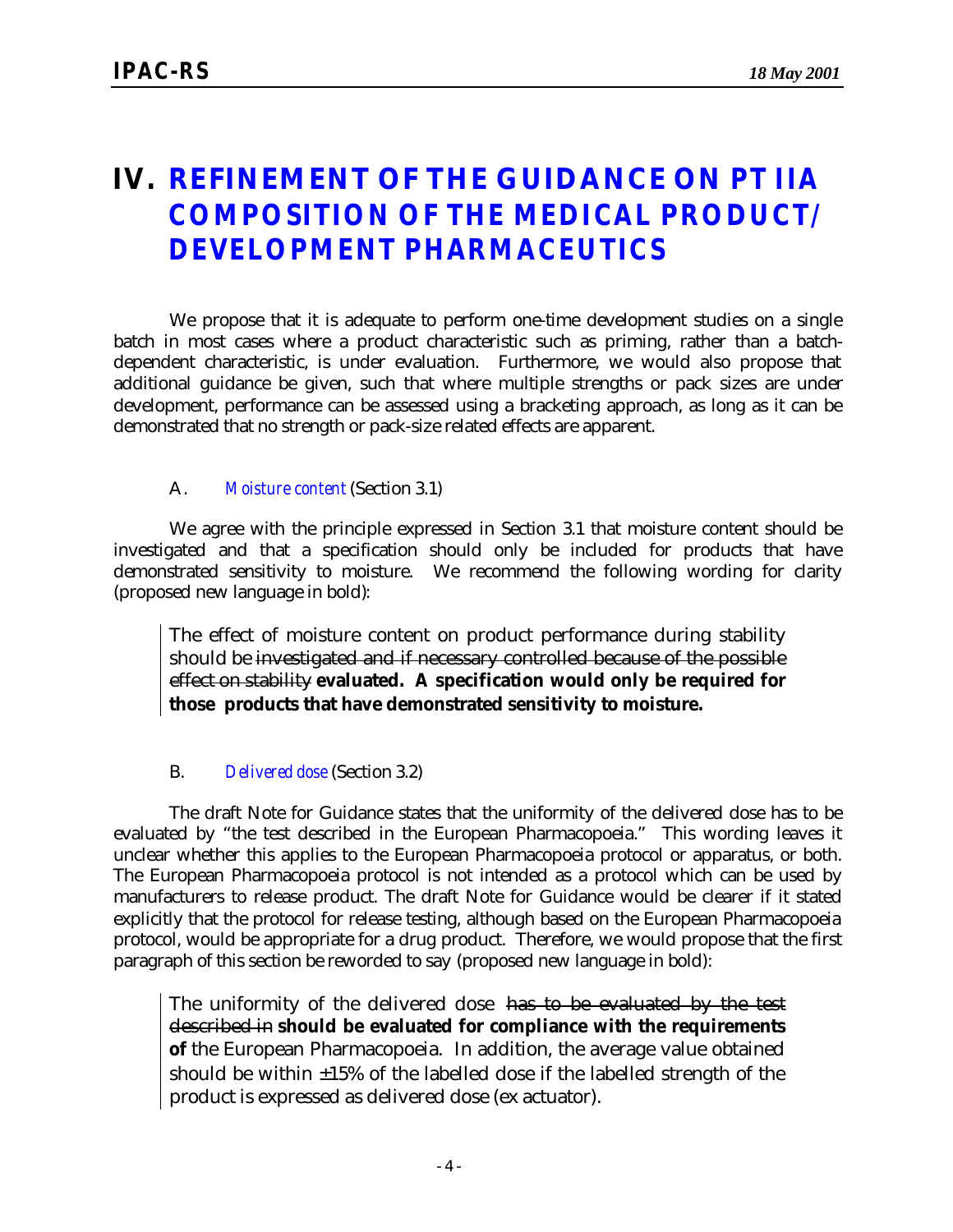Moreover, the draft Note for Guidance is inconsistent in that it directs testing in accordance with the European Pharmacopoeia (in the first paragraph of Section 3.2) – which requires testing at the beginning, middle, and end of the labelled claim per container – while also requiring testing at the beginning and end of the labelled claim per container (in the third paragraph of Section 3.2). We believe that, for quality control, it is appropriate to perform the latter testing on the appropriate number of containers.

Also, the statement "retention in the mouthpiece should be addressed" is ambiguous. The use of "evaluated" rather than "addressed" would be more appropriate. Therefore, we suggest that the last two sentences of the first paragraph in Section 3.2 be replaced with (proposed new language in bold):

For products labelled with the metered dose, limits are derived taking into account **by evaluating** the retention in the mouthpiece and consequently wider limits are accepted. Retention in the mouthpiece should be addressed and in line with the delivered dose.

Furthermore, we recommend that "intensively validated" in the last sentence of the second paragraph of Section 3.2 should be replaced by "validated." By definition, validation provides evidence in accordance with the principles of Good Manufacturing Practices (GMP) that the process leads to the expected (required) results. Thus, the addition of "intensively" is superfluous. Accordingly, the sentence would read:

The production process should be intensively validated regarding these parameters, in connection with the uniformity of the delivered dose.

Clarification is also required on the meaning of "at least three canisters of different batches," *i.e.*, whether three canisters from each batch or one canister from each of three batches are tested.

#### C. *Fine particle dose* (Section 3.3)

It is reasonable that the test for aerodynamic particle size is performed on the minimum number of actuations required to achieve appropriate analytical sensitivity. Additionally, defining the number of actuations required to obtain a meaningful result should be commensurate with delivered dose consistency in order to define throughout batch or between batch differences. Hence the qualification "but should not normally exceed the number recommended as one dose" in the second paragraph of Section 3.3 is unnecessary. Instead, we recommend adding the following (proposed new language in bold):

The number of actuations **doses** used in this test **for determination of the particle size distribution** should be the minimum required to achieve appropriate analytical method sensitivity **as minimal and as close to the**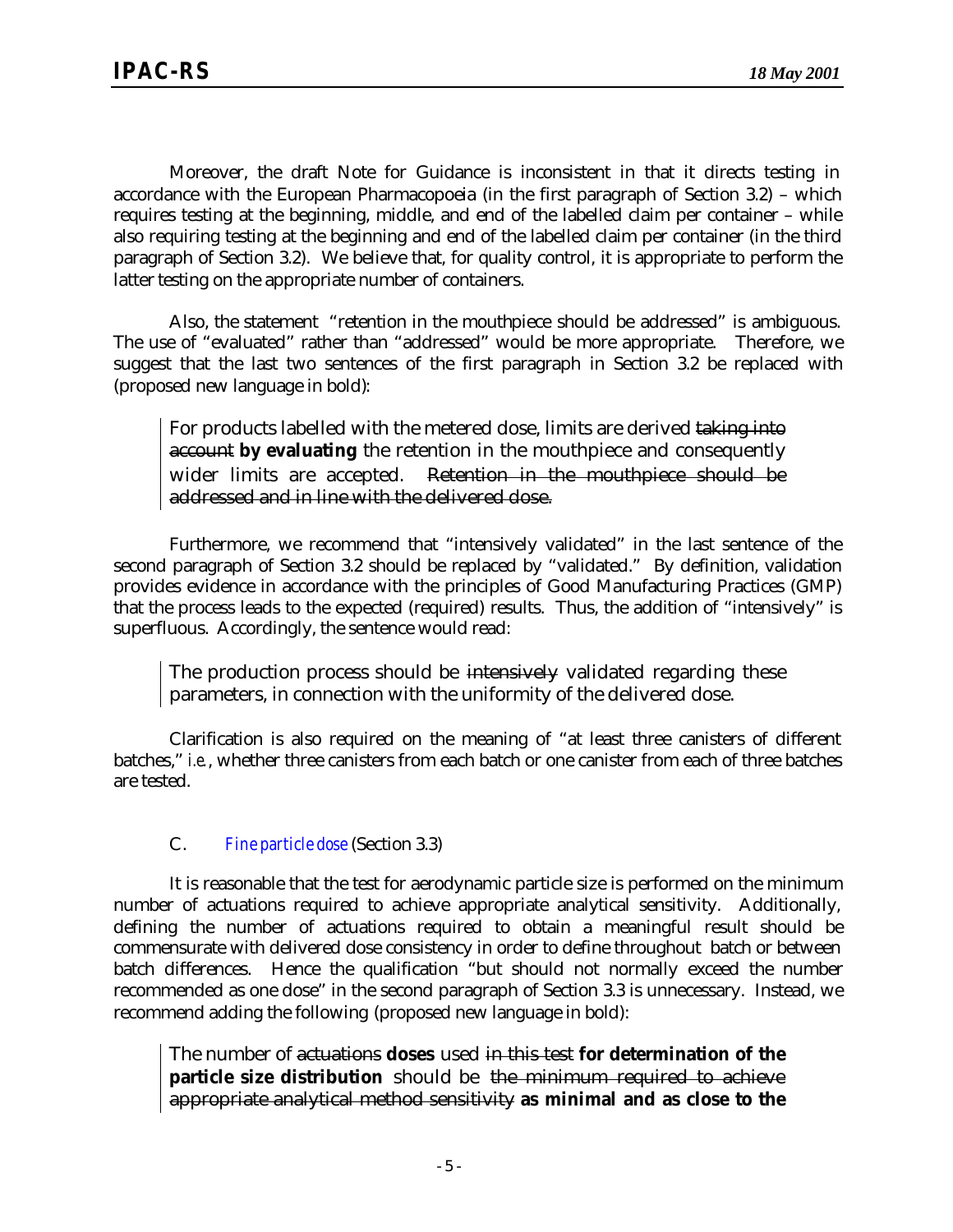#### **patient dose as possible,** but should not normally exceed the number recommended as one dose **taking analytical sensitivity and delivered dose uniformity into consideration.**

For clarity, we recommend that the first two sentences of the fifth paragraph in Section 3.3 be rewritten as follows (proposed new language in bold):

From the data derived from the batches **a combination of batch release and stability data and data for batches** used clinically, it is necessary to define a lower and an upper limit for the fine particle dose (FPD) for release purposes **to be applied in the release and end-of-life specifications**. This **The release** specification must be maintained throughout the life of the product unless an alternative shelf-life specification has been validated clinically **is supported by a review of all available stability data, which may include clinical batches. In line with ICH guidelines, this should be based on long term 25°C/60%RH data.**

Furthermore, we suggest that data from additional batches, *e.g.*, initial data from stability and production batches (where available), should also be included for the purposes of setting a specification, in order to introduce normal variability. Variability of FPD will be greater than that of dose, therefore wider specification limits than for dose should be applied.

We support the process by which an appropriate FPD specification is established based on clinical safety and efficacy experience, but additionally we would suggest the inclusion of wording with regard to consideration of normal batch manufacture and stability data in line with International Conference on Harmonization (ICH) guideline Q6A.

If a single stage impactor is used as currently allowed by the European Pharmacopoeia, it is not clear how the FPD, as defined by the European Pharmacopoeia, can be calculated. Clarity is requested on this guidance regarding the use of single stage impactors.

Perhaps most importantly (with respect to this section), FPD is a specific term used in the European Pharmacopoeia to define the mass of drug in an emitted dose less than 5 μm. Further guidance is needed with respect to single stage impactors, where this specification is unworkable. We would propose that a flexible approach be adopted such that, as an alternative, the fine particle mass be defined as the mass of drug in the emitted dose.

The reference to clinical validation of shelf-life specification should be changed to "justified," so as to ensure that consumers' access to new medications is not delayed while sponsors conduct stability studies.

Also, reference is made to stability data to ensure confidence that the FPD is consistent "through the volume of the container over the shelf-life of the product." We would propose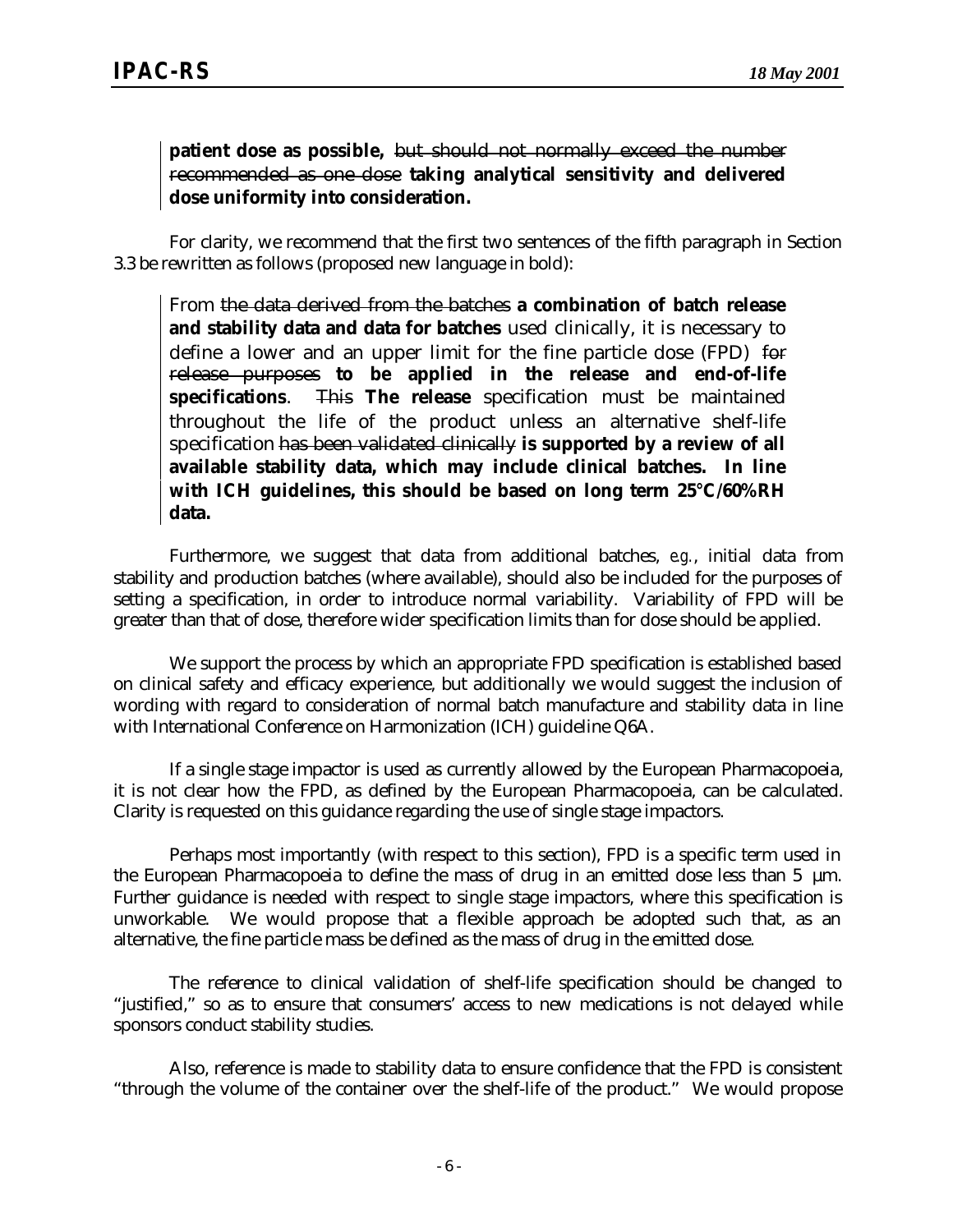that this be reworded to offer more flexibility in the approach to such determinations (proposed new language in bold):

In determining routine compliance with this specification it will only be necessary to evaluate data from the beginning of the nominal content of the containers tested providing that sufficient data have been generated in **during product** development and on stability to give confidence in the FPD **performance** of the product**, including aged product,** through the volume of the container over the shelf life of the product.

Finally, we recommend that the wording of this section be standardized so that "impinger/impactor" is used consistently.

#### D. *Priming* (Section 3.4)

Clarification is again required on the meaning of "at least three canisters of different batches," *i.e.*, whether three canisters from each batch or one canister from each of three different batches are tested. We see priming as a product characteristic and not as a batch characteristic.

#### E. *Extractables* (Section 3.5)

We agree that the toxicological implications of extractables should be considered. However, cross-referencing to discussion of the toxicological implications in Part III may be more appropriate, with only a summary of relevant points presented in Part IIA. To the extent this discussion remains, we suggest that the terminology be revised. We also recommend that a definition of extractables and leachables be included in the Note for Guidance, and that the title of this section be changed accordingly. Therefore, we propose the following language for the beginning of Section 3.5 (proposed new language in bold):

#### **3.5 ExtractablesLeachables**

#### **Extractables are compounds that can be extracted by solvents, and leachables are compounds that leach as a result of contact with the formulation.**

Also, the draft Note for Guidance would be improved by allowing monitoring up to the point of equilibrium, or alternatively*,* to the end of the proposed shelf-life of the product.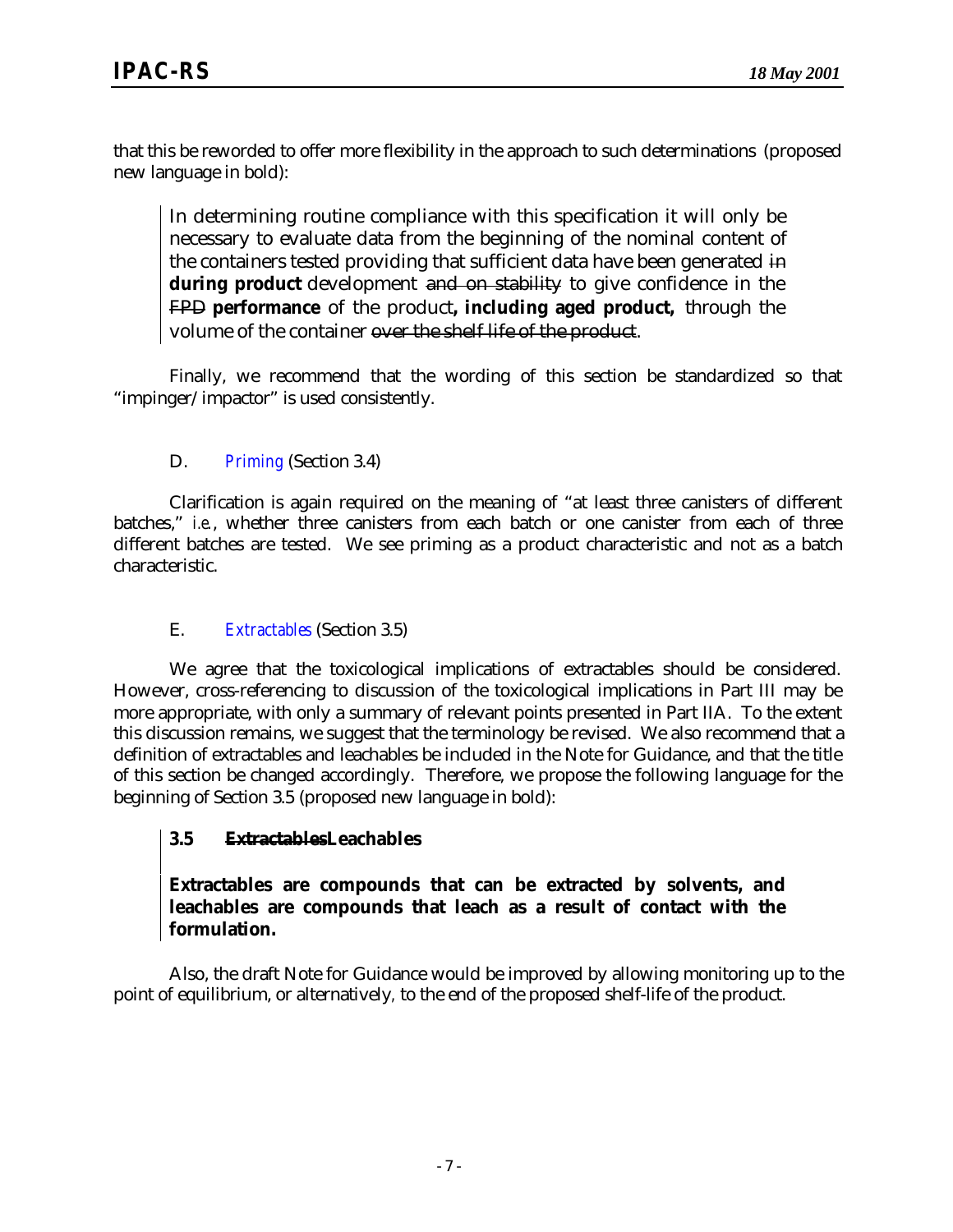#### F. *Use of spacers* (Section 3.6)

We strongly support that comparative in-vitro data for the fine particle dose should be generated on the pMDI, with and without spacer, and this will suffice to demonstrate the physical compatibility of the spacer and the pMDI. The spacer is not an integral part of a medicinal product, and its properties, including the effect of cleaning, are better described in a technical documentation for a CE mark. However, if the cleaning procedure for the spacer and the Metered Dose Inhaler (MDI) are to be addressed in this Note for Guidance, consideration should be given to replacing this paragraph with a separate section, *i.e.*, *3.9 Cleaning Procedures*.

#### G. *Breath actuated devices* (Section 3.7)

The draft Note for Guidance requires data to demonstrate that all target patient groups are capable of triggering the breath actuated device. We believe this is best evaluated as part of the clinical program, during patient handling studies.

#### H. *In-use performance (Section 3.8)*

This section seems to contemplate assessment by equilibrating the product at the relevant conditions and then testing immediately. However, the verbiage should distinguish between temperature related testing of inhaler performance and stability storage, as follows (proposed new language in bold):

The effect of low and high temperatures on the valve performance **of the inhaler** and on the fine particle dose (FPD) should be assessed.

Also, more guidance is required to clarify what is meant by "simulated conditions," particularly with respect to low and high temperatures.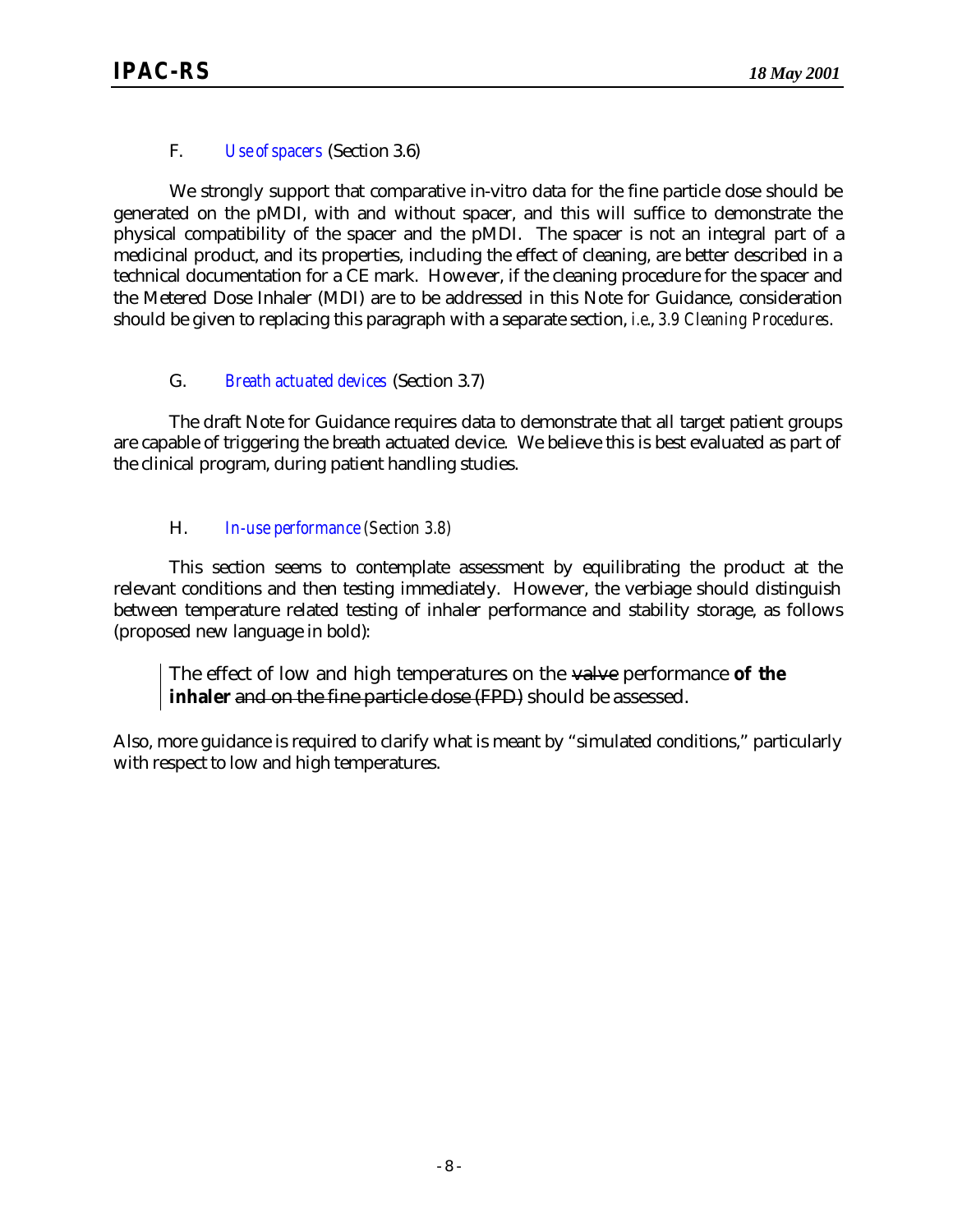### **V. REFINEMENT OF THE GUIDANCE ON** *PT IIB METHOD OF PREPARATION*

The draft Note for Guidance asserts that manufacture of MDIs is considered to be a nonstandard method of manufacture, and thus the data requirements for a Marketing Authorization Application are increased. We would contend that, while the products are complex, the methods of manufacture are no longer considered to be non-standard within the pharmaceutical industry. The technology for manufacturing is well developed. For example, similar product manufacturing processes are used by both innovators and generics. Hence, we recommend that the first paragraph of this section be reworded as follows (proposed new language in bold):

Manufacture of pMDIs is considered to be a non-standard method of manufacture (see CPMP Note for Guidance on Process Validation). Data demonstrating the validity of the process should be **collected, but need not be** submitted in the marketing authorisation dossier. Data should be provided on three consecutive batches at production scale prior to approval. However, data on 1 or 2 production scale batches may suffice where these are supported by pilot scale batches and by a history of consistent manufacture of products by an essentially equivalent process. **collected to demonstrate the robustness of the process at pilot scale and to justify the range of batch sizes proposed for routine manufacture.** In the latter case, post-approval, additional process validation should be generated on 3 production batches.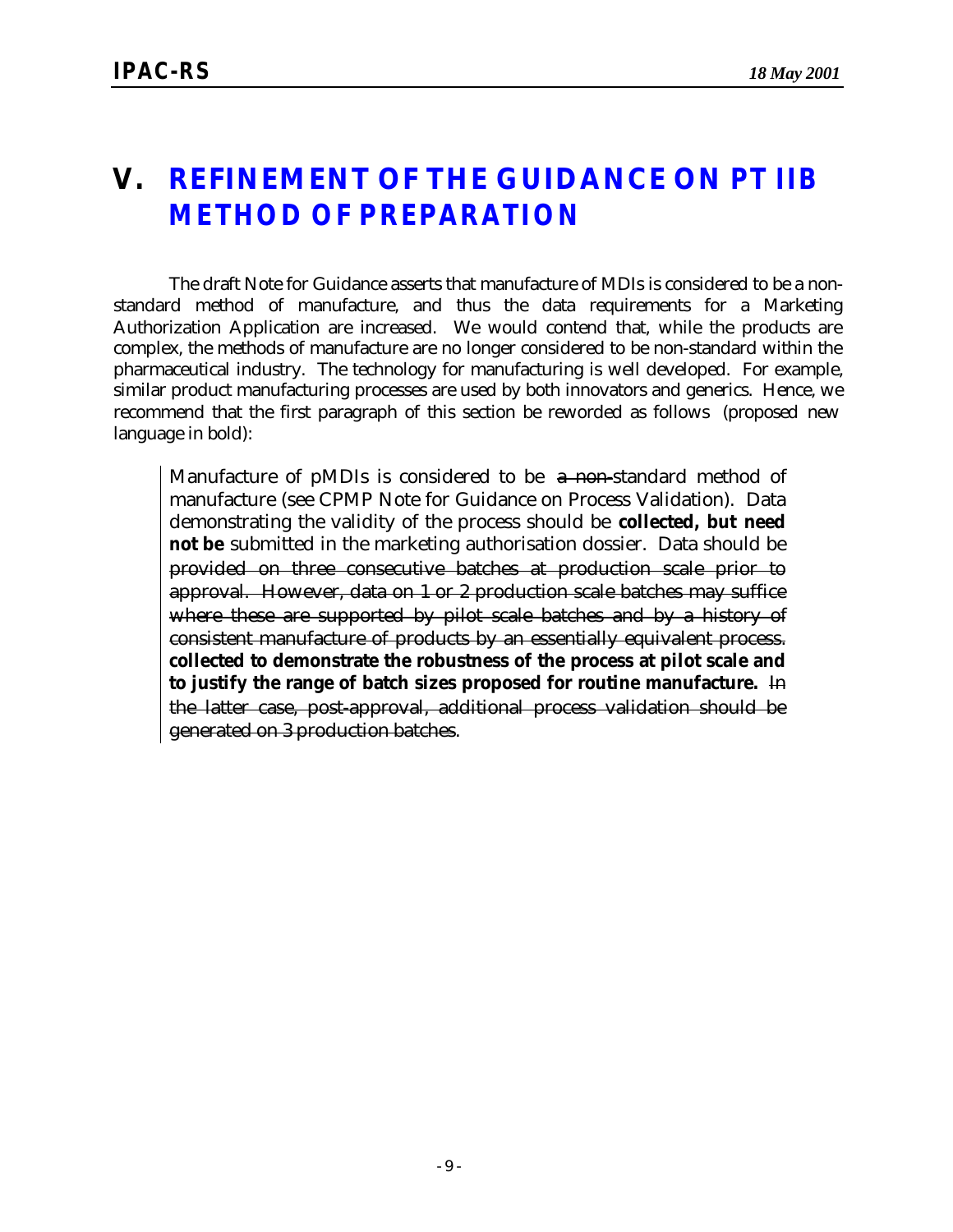### **VI. REFINEMENT OF THE GUIDANCE ON** *PT IIC 1/2 CONTROL OF STARTING MATERIALS*

With respect to the justification for a suitable particle size specification developed for the active ingredient, clinical batches provide only a limited data set on which to base the specification. We suggest that the particle size specification for the active ingredient should be based on the range that has been demonstrated to lead to finished product that is within specification. Therefore, the sentence would read (proposed new language in bold):

For suspension formulations, a suitable multipoint particle size specification should be developed for the active ingredient justified by reference to**, but not exclusively,** batches used clinically. **Justification can also be found, for instance, in the range that has been demonstrated to lead to finished product that is within specification.**

We also note that the International Pharmaceutical Aerosol Consortia for Toxicity Testing of propellants HFA 134a and HFA 227 are filing separate comments on this section of the draft Note for Guidance.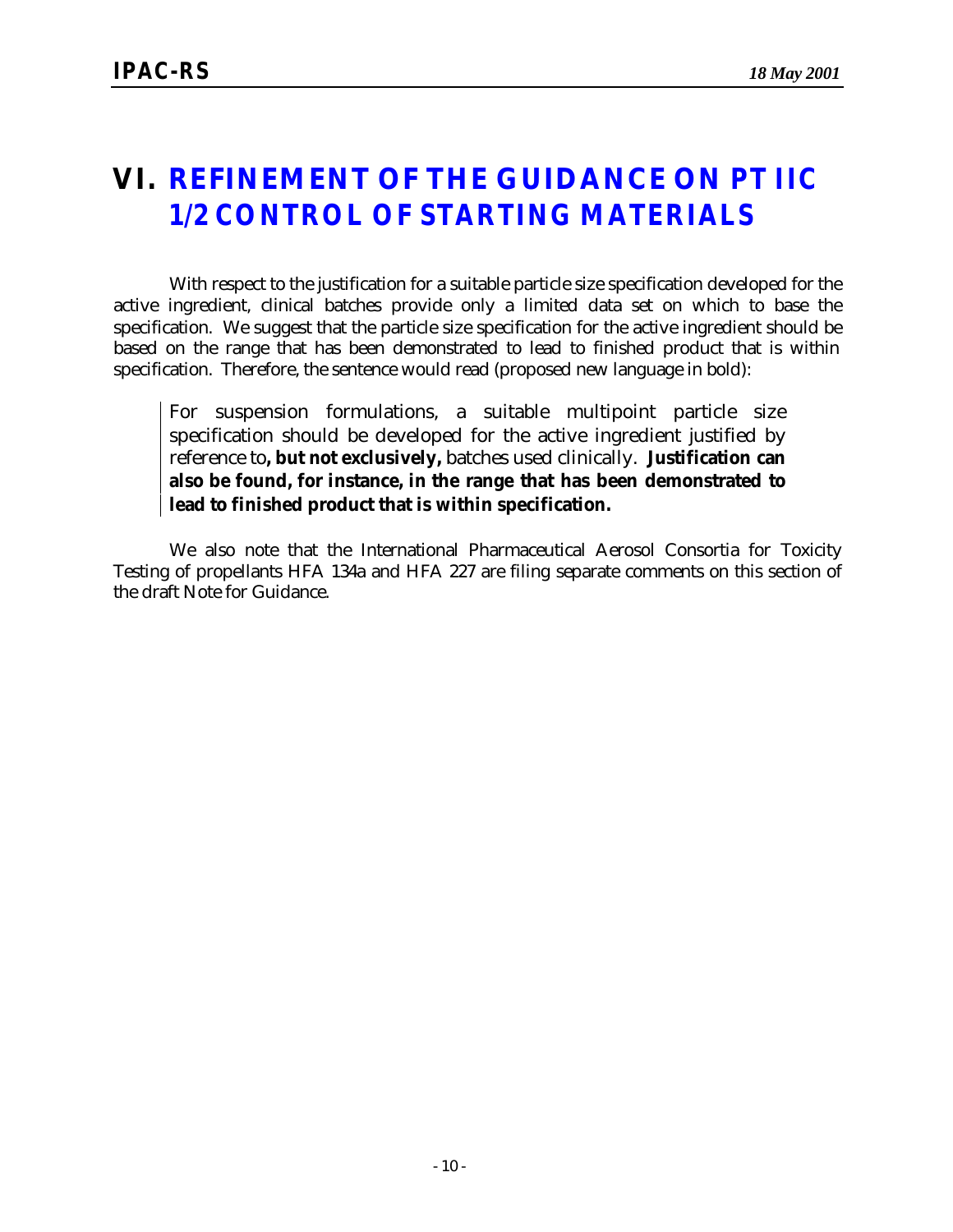### **VII.REFINEMENT OF THE GUIDANCE ON** *PT IIC 3 CONTROL OF PACKING MATERIALS*

The draft Note for Guidance requires provision of details on "dimensions, dimensional tolerances and materials of construction." However, in order to eliminate the inclusion of superfluous detail, we recommend that the draft Note for Guidance is amended to require only dimensions of the critical component that may influence the performance or manufacture of the product. The revised language would be (proposed new language in bold):

The specification for each component of the inhaler should be presented to include details of dimensions, dimensional tolerances and materials of construction **dimensions of the critical component that may influence the performance or manufacture of the product**.

Also, we do not agree with the need for data to show compliance as this is a GMP issue. It is more appropriate to confirm the compliance of the components used during clinical and stability evaluations of the product with the component specifications.

However, we agree that control of leachables in the drug product is more appropriate by control of extractables at the component or bulk material level rather than at the product level, and that the correlation between component (extractables) and product levels (leachables) should be evaluated during development. If levels of leachables are below that which would give rise to any safety concern, we propose such testing may be eliminated altogether.

Finally, appearance testing should be sufficient to demonstrate the integrity of internal coatings. Accordingly, the last paragraph of this part of the draft Note for Guidance, addressing "*PT IIC 3 CONTROL OF PACKING MATERIALS,*" should be reworded as follows (proposed new language in bold):

If the aerosol canisters have an internal coating, specifications for this should be given. The integrity of the inner surface should be demonstrated in stability testing protocols **confirmed by appearance testing during product development**.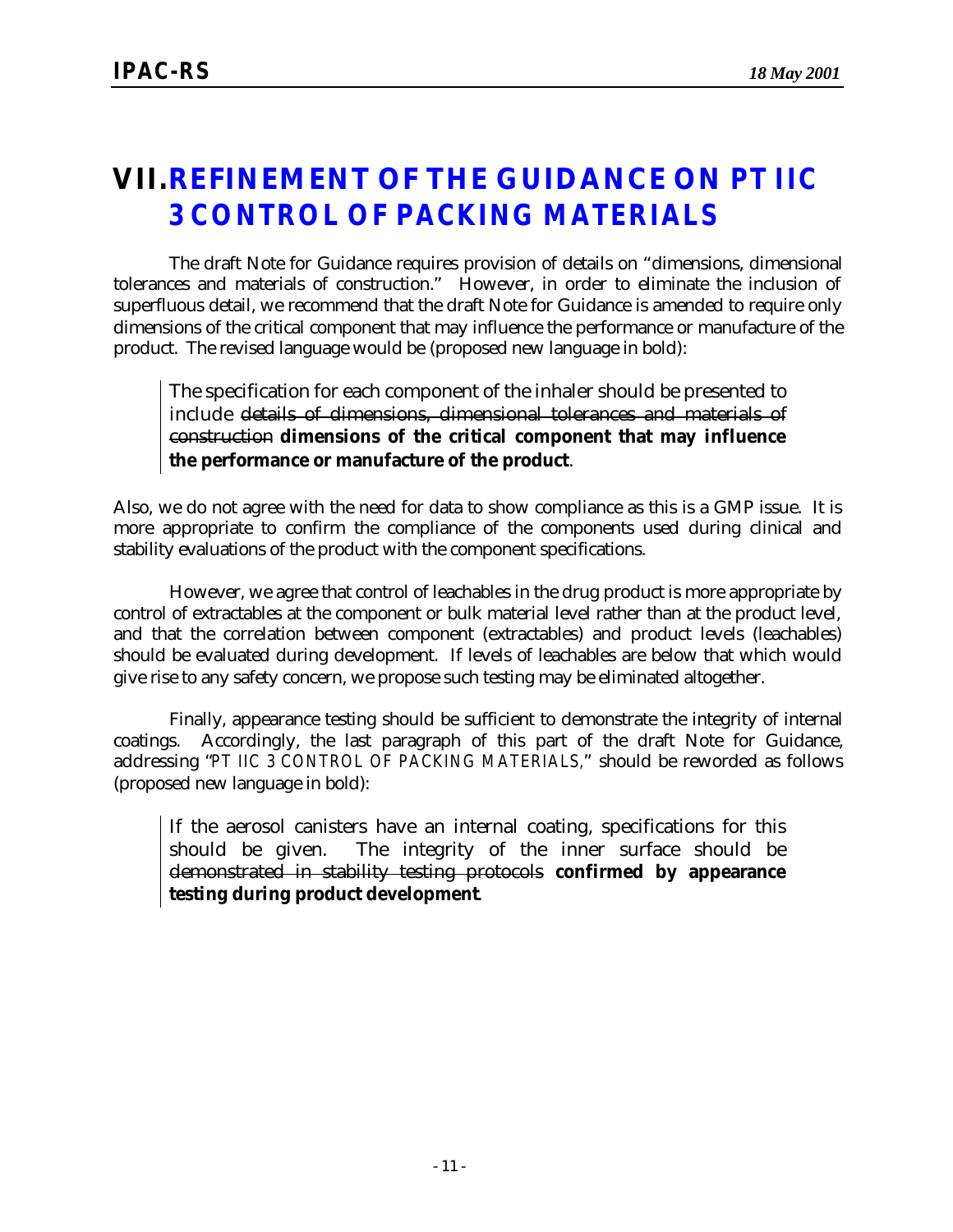### **VIII. REFINEMENT OF THE GUIDANCE ON** *PT II E CONTROL TESTS ON THE FINISHED PRODUCT*

We suggest that the requirements for the finished product specification be clearly defined where a specific need arises. For instance, the use of "Ph.Eur." in parentheses after selected tests should clearly indicate whether the test is merely included in the Ph.Eur. or the test should be applied as defined in the Ph.Eur., including the application of the acceptance criteria.

All tests should be listed avoiding the use of "*etc.*," thereby qualifying the needs of certain tests, particularly with regard to assay. We believe that the appropriate assay tests for MDIs are delivered dose and FPD. These tests are individually listed. However, the assay of the drug per canister may be appropriate for a solution aerosol where the delivered dose is controlled by shot weight, but is not an absolute requirement for the specification where adequate in-process control on drug per can is applied and the delivered dose is controlled in the specification. Similarly, a specification for related impurities should be defined where there is evidence of degradation, but may be omitted where justified on the grounds of product stability.

We do not believe that the test of "Number of deliveries per inhaler" provides any additional information over that provided by the Uniformity of Delivered Dose test. Therefore, we suggest eliminating this test, since the test measures the last dose. Also, the test for foreign particulate matter has been described in national pharmacopoeia only. IPAC-RS is not aware of investigations which show that this test describes a batch characteristic. Therefore, this test should be eliminated from this section, as it is more appropriately considered a development pharmaceutics issue.

We consider that some wording from ICH Q6A (CPMP/ICH/367/96) would provide clarification regarding the justification of the specifications. The third paragraph of this section of the draft Note for Guidance refers only to justification of limits at end of shelf-life, which differ from those applied at release. Also, periodic testing is permitted, providing adequate justification is given. However, the draft Note for Guidance only refers to three particular tests (particulate matter, leak rate, and microbial purity) and not other tests, for example, related impurities. We recommend that the draft Note for Guidance be amended to be more generic in this regard. Given that the draft Note for Guidance elsewhere refers to alternative FPD testing, elaboration should be given here on the data to be presented to justify the use of any alternative methodology. We also note that testing for foreign particulates should be performed during development and validation, but not at release.

Therefore, we propose the following revised wording for Section 7 (proposed new language in bold):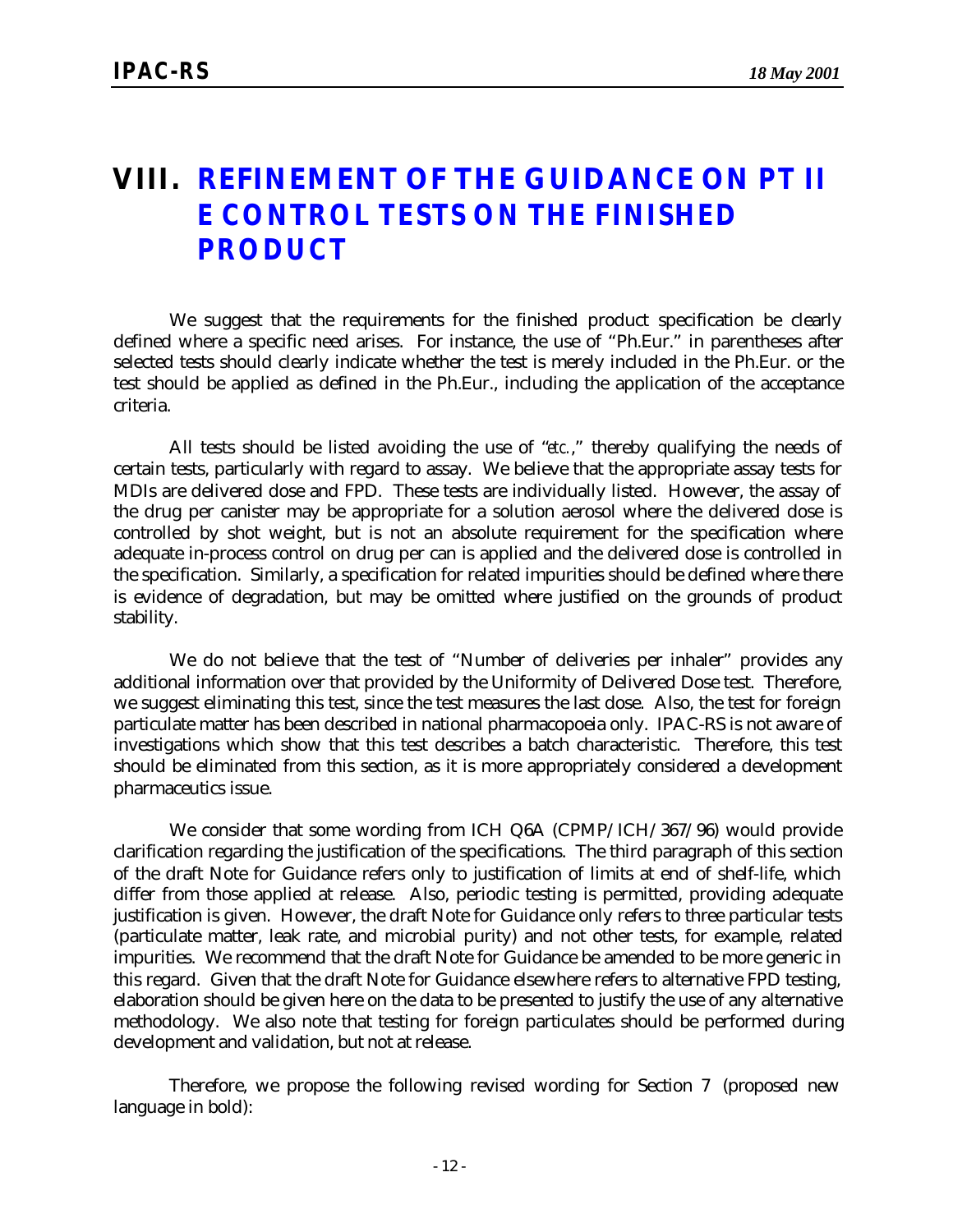**The quality characteristics to be controlled in the Finished Product Specification should be chosen to control the quality of the drug product on a routine basis rather than to establish full characterization, and should focus on those characteristics important in ensuring the safety and efficacy of the drug product. Similar performance specifications will be required for both solution and suspension formulations.**

In addition to the normal quality characteristics **of appearance and identity** to be controlled in the Finished Product tests e.g. identity, assay, related substances, etc., Specification, the following **tests** should be included:

7.1. Moisture Content (if relevant)

7.2. Delivered Dose and Uniformity of Delivered Dose (Ph.Eur.) **(if tested, the product should comply with the Ph.Eur. requirements for uniformity of delivered dose and number of deliveries per inhaler)**

7.3 Fine Particle Dose (Ph.Eur.)

7.4 (Foreign) Particulate Matter

7.5 **7.4** Leak Rate

7.6 **7.5** Number of deliveries per inhaler (Ph.Eur.) **Related**

**substances (if relevant)**

7.7 **7.6** Microbial purity (Ph.Eur.)

**The tests and limits included in the Finished Product Specification should be justified with appropriate reference to relevant development data, pharmacopoeia standards, data for batches used in clinical studies and data from production batches (where available). Parameters more appropriately controlled outside of the specification, such as the inprocess control of canister fill weight, should also be justified. Additionally, a reasonable range of expected analytical and manufacturing variability should be considered by examination of batch analysis data.**

Where a separate shelf life specification limit is requested for any parameter, this should be clearly stated and justification provided. **For the critical product performance parameter – fine particle dose – the proposed release and end of life limits should be supported by data for batches used in clinical studies, and results from long term stability studies and, as appropriate, accelerated stability studies.**

Periodic testing for particulate matter, **specific tests may be considered where sufficient data are presented to demonstrate that the batches would meet the requirements for these tests if tested, for example,** leak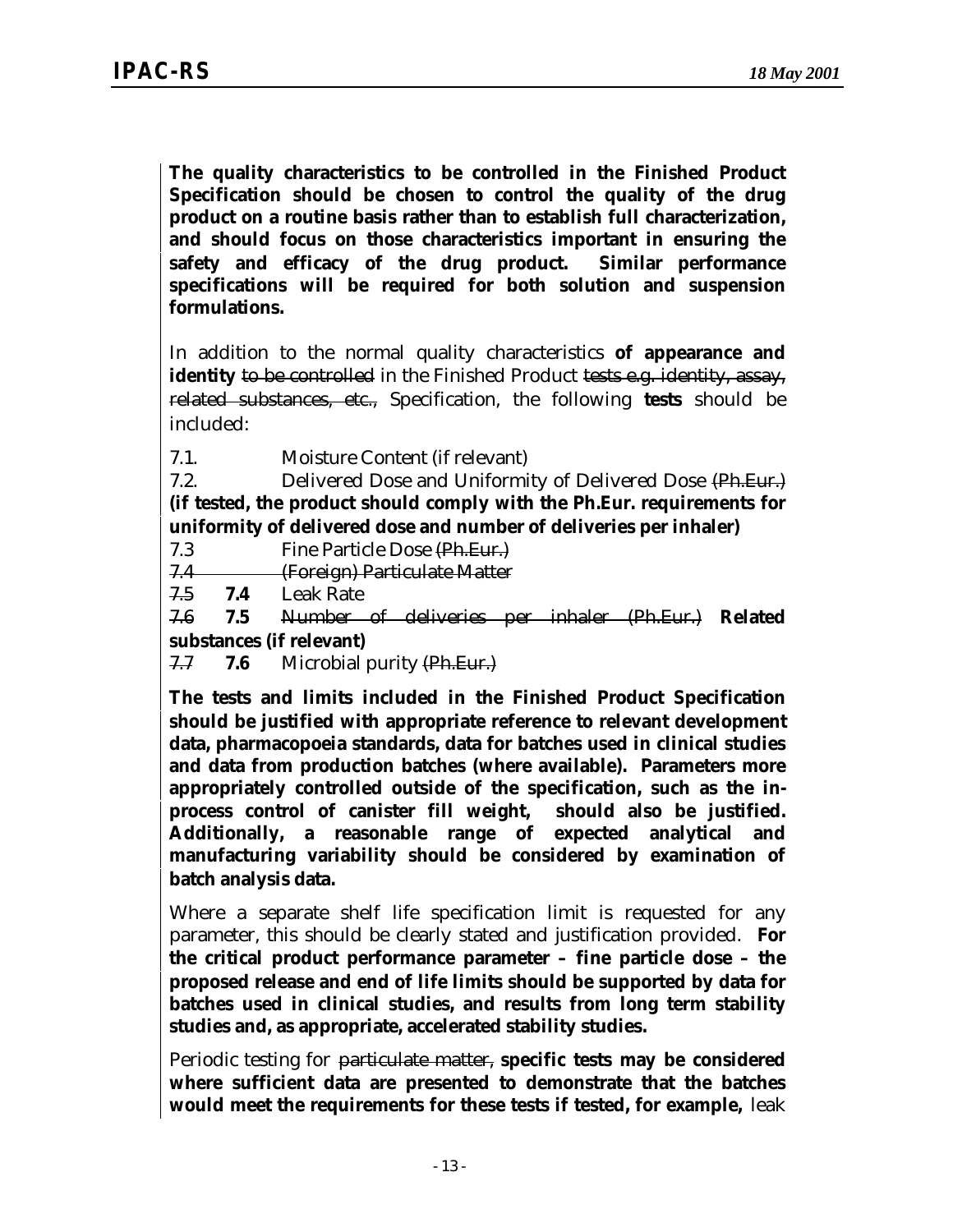rate, and microbial quality**, and related substances** may be considered if adequate justification is provided.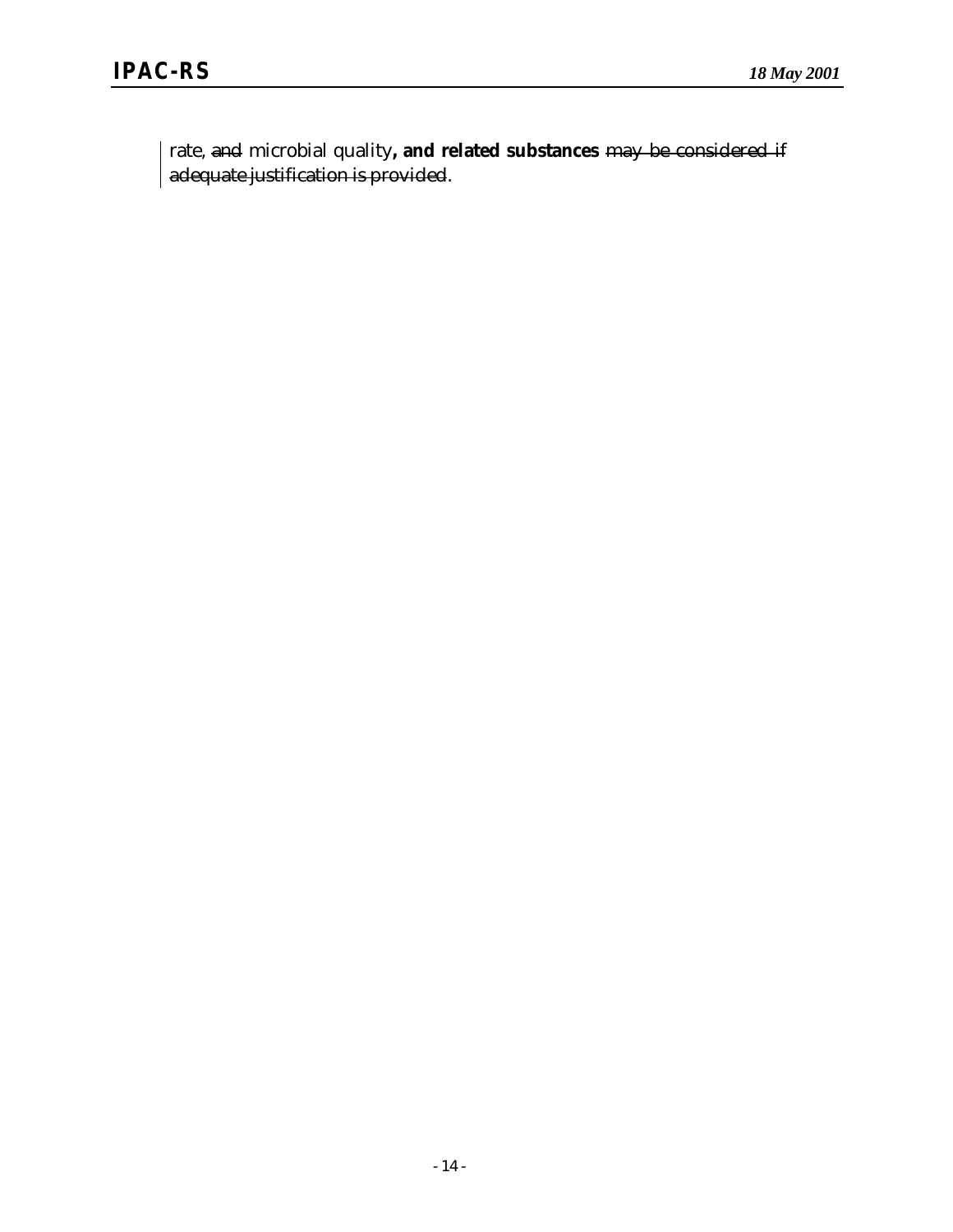### **IX. REFINEMENT OF THE GUIDANCE ON** *PT II F* **STABILITY**

We propose that bracketing and matrixing should be encouraged for stability studies with inhalation products. There is no significant difference between these dosage forms and others for which the industry and authorities routinely accept such approaches.

The test conditions required to evaluate product performance under typical storage conditions encountered during product distribution and patient use are provided by ICH guidance. The proposed requirement to carry out cycling stability studies for 6 months is not an ICH requirement. It is unlikely that a product used twice daily will need to be studied for a period far exceeding normal use. Thus, cycling studies performed out to 6 weeks, rather than 6 months, would be more appropriate. The concordant revised language would read (proposed new language in bold):

In addition to standard testing conditions, temperature cycling should also be performed for a minimum period of six months **weeks**.

For temperature cycling, the important factor is the number of cycles, not the total time. In any case, we would recommend that additional guidance be included on appropriate temperature cycling conditions (*e.g.,* 5-40°C, 12 hours), including periodicity. In addition, we recommend that the draft Note for Guidance should state that cycling data on a minimum of 1 batch per product strength should be sufficient.

The parameters examined in the fourth paragraph of this section should be the specification tests listed in Part IIE, with the exception of those that are not relevant to stability. Additionally, we recommend the inclusion of guidance that, where there is no change in a parameter on storage, only limited frequency of testing is required. We therefore recommend that the wording be amended to this effect (proposed new language in bold):

Besides the normally parameters eg. assay, related substances, microbiological purity etc., the **The** parameters described in Section II E of this Note for Guidance **investigated during the stability trials** should be included in the stability trials **include the specification tests described in Part IIE of this Note for Guidance, with the exception of identity. Additionally, where there is no change in a parameter on storage, only limited frequency of testing is required.**

Finally, it is not clear why stability studies out of the overwrap should be performed through to container exhaustion. Such testing should instead be to label claim, not to container exhaustion.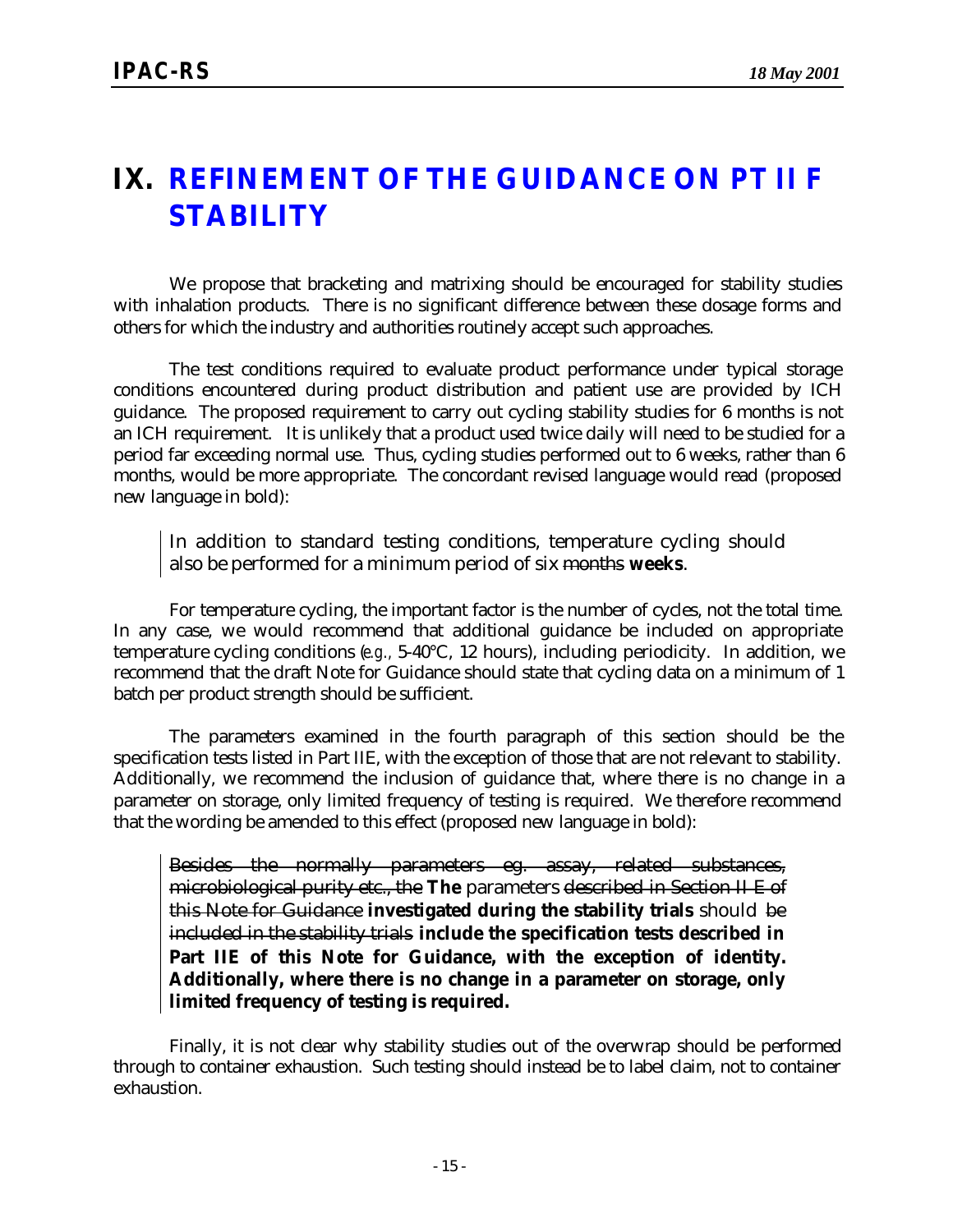### **X. REFINEMENT OF THE GUIDANCE ON** *SUMMARY OF PRODUCT CHARACTERISTICS*

The statement about clinical justification of use of a spacer, under *Posology and method of administration*, should be clarified to be in line with statements in Section 3.6 *Use of spacers* of this draft Note for Guidance, referring to *PT IIA DEVELOPMENT PHARMACEUTICS*.

Also, in the December 1999 Guideline on Summary of Product Characteristics, it is stated under Section 6.6 that, "Only information necessary for the pharmacist or other health personnel to prepare the product for administration to the patient should be included here. Instructions on handling of the product by the doctor, other health personnel, or patient should be included in Section 4.2 *Posology and Method of Administration*." This section of the draft Note for Guidance should be in accordance. The instructions for use should also cover disposal of the product, *e.g.*, instruction not to incinerate.

The discussion of cleaning instructions in the Note for Guidance should be amended to also refer to the frequency of cleaning, as follows (proposed new language in bold):

If applicable, a detailed description of the cleaning instructions **and cleaning frequency** for the spacer and/ or MDI has to be given.

If the spacer is not an integral part of a medicinal product, then its properties, including the effect of cleaning and cleaning frequency, are better described in a technical documentation for a CE mark.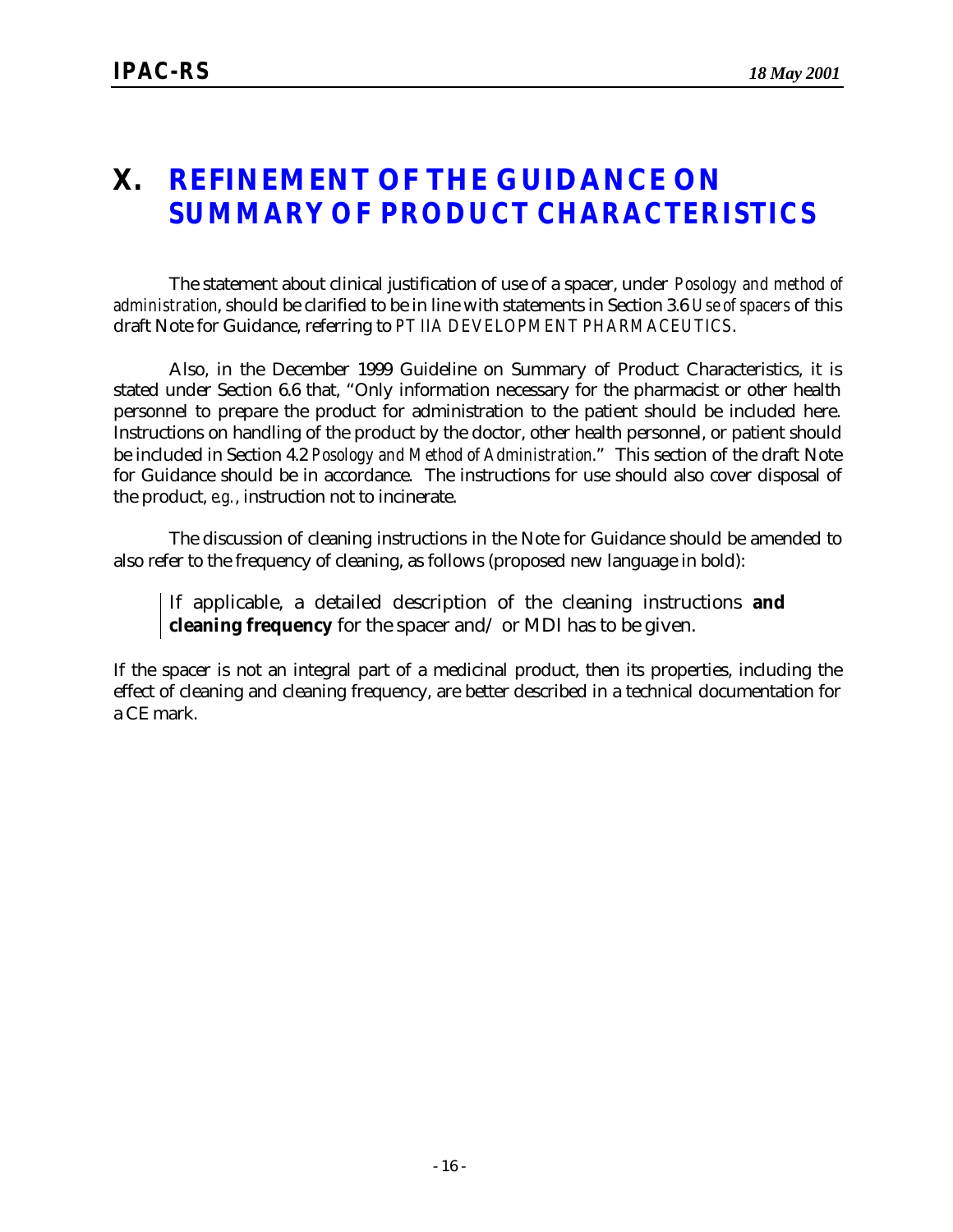### **XI. ORGANIZATIONAL REFINEMENTS**

The organization of the draft Note for Guidance, in many places, does not clearly set forth the EMEA's recommendations. We recommend that the draft Note for Guidance be somewhat reorganized so as to assist industry in understanding the EMEA's expectations for the registration of future inhalation spray products. For example:

• The implication from the opening paragraph of Section 3 is that the justification of the specification should be presented in Part IIA, rather than in Part IIE where it is usually presented. The text refers to presenting "sufficient data ... to support the specifications proposed." Much of what is listed in this section can be given as development pharmaceutics information, and we suggest that the second sentence be moved to Section 7 of the draft Note for Guidance and changed to read (proposed new language in bold):

Sufficient data should be provided to support the specifications proposed **patient instructions proposed** or and to give adequate assurance that those performance characteristics which are not be routinely tested *e.g.*, priming and testing to exhaustion have been adequately investigated. **The justification of the specification should principally be addressed in Part IIE.**

- In addition, we believe that the reference in the last sentence of Section 3 to "Similar performance specifications will be required for both solution and suspension formulations" is also better placed in Part IIE, found in Section 7 of the draft Note for Guidance.
- The comments on process validation presented in the second paragraph of Section 3.2 are out of place and would be better placed in Part IIB, found in Section 4 of the draft Note for Guidance.
- We suggest that temperature cycling, now addressed in Section 8 of the draft Note for Guidance, should come under *PT IIA DEVELOPMENT PHARMACEUTICS*, addressed in Section 3 of the draft Note for Guidance, as it would not be performed for all primary stability batches.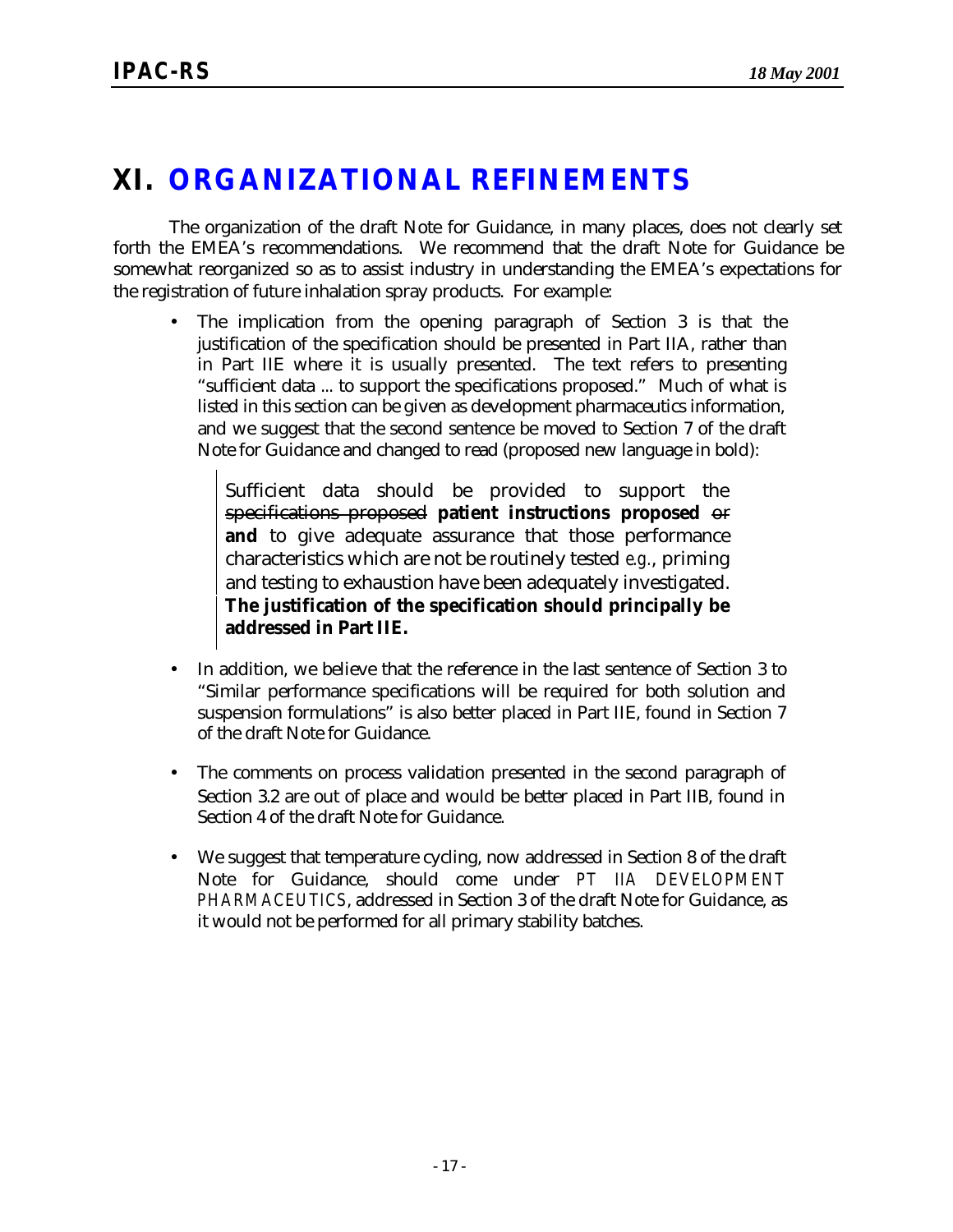### **XII. CONCLUSION**

We recommend that the EMEA utilize an appropriate technical process to assemble the best available medical, pharmaceutical and academic expertise, from within and outside the EMEA, to make recommendations for a final version of the Note for Guidance for Requirements for Pharmaceutical Documentation for Pressurised Metered Dose Inhalation Products. We believe that a consensus-building process that addresses, among other things, scientific, technological, and quality control issues for MDI products is critical to the future development of these products.

We support the development of guidance for inhalation drug products and appreciate the EMEA's efforts in developing the draft Note for Guidance on Requirements for Pharmaceutical Documentation for Pressurised Metered Dose Inhalation Products. We hope our comments will be of value to the EMEA and we look forward to the publication of a final Note for Guidance that will effectively serve the current and future needs of the inhalation drug product industry. Finally, IPAC-RS appreciates the opportunity to contribute constructively to the development of this and future EMEA guidances.